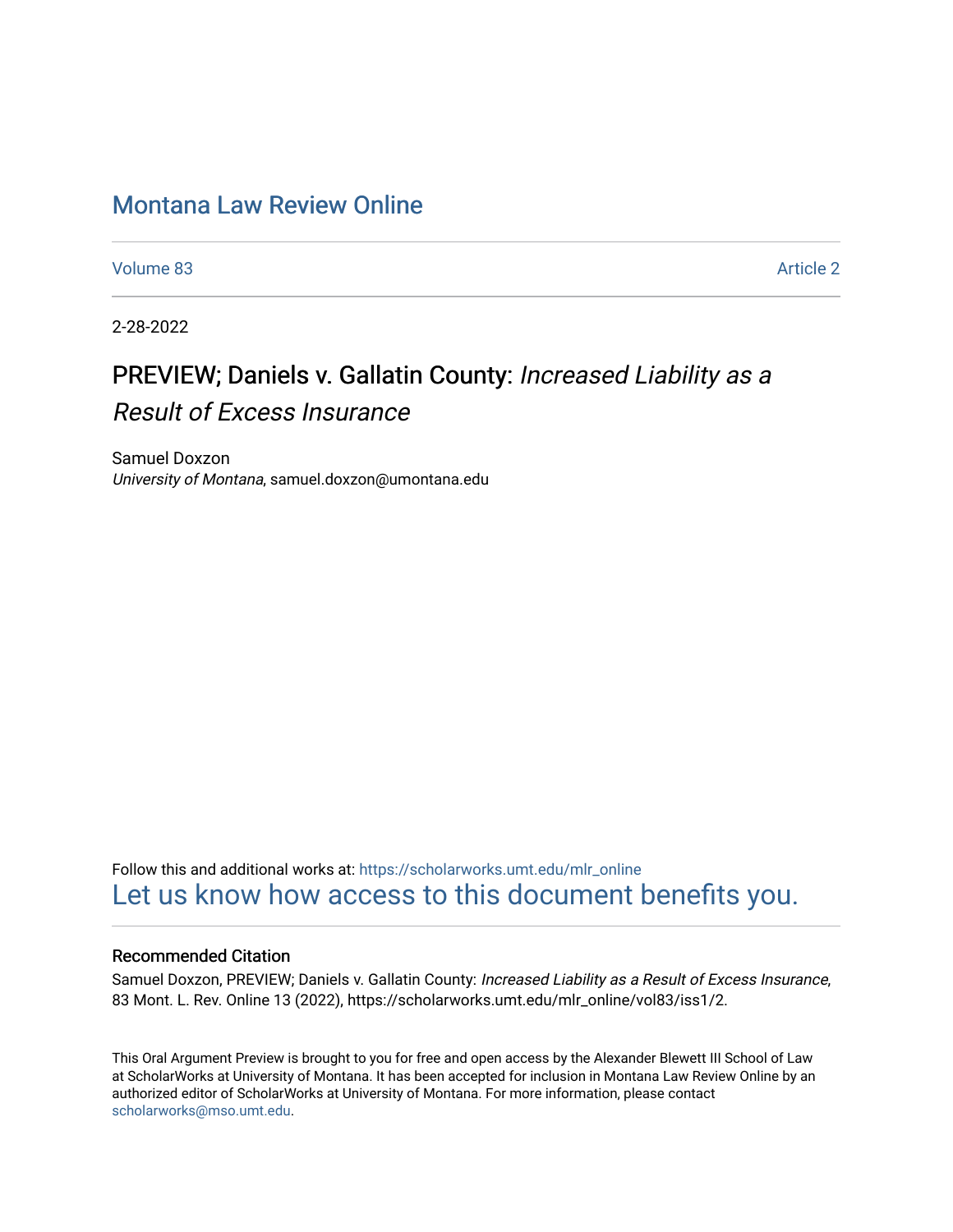## **PREVIEW; Daniels v. Gallatin County:** *Increased Liability as a Result of Excess Insurance*

#### **Sam Doxzon\***

The Montana Supreme Court will hear oral argument in *Daniels v.*  Gallatin County on Thursday, March 3, 2022 at 9:30 a.m. via Zoom.<sup>1</sup> John Harkins and James Zadick are expected to appear on behalf of appellants Atlantis Specialty Insurance Company and Gallatin County. Martha Sheehy and Jonathan Cok are expected to appear on behalf of appellee Don Daniels.

#### **I. INTRODUCTION**

The main issue in this case is whether Gallatin County's insurance policy exposed its insurer, Atlantic Specialty Insurance Company (ASIC), to liability beyond statutorily capped government liability limits. Determination of this issue is largely a tale of two statutes:

#### **Montana Code Annotated § 2-9-108**

(1) The state, a county, municipality, taxing district, or any other political subdivision of the state is not liable in tort action for damages suffered as a result of an act or omission of an officer, agent, or employee of that entity in excess of \$750,000 for each claim and \$1.5 million for each occurrence.

[. . .]

(3) An insurer is not liable for excess damages unless the insurer specifically agrees by written endorsement to provide coverage to the governmental agency involved in amounts in excess of a limitation stated in this section, in which case the insurer may not claim the benefits of the limitation specifically waived.<sup>2</sup>

#### **Montana Code Annotated § 33-15-302**

The policy, when issued, shall contain the entire contract between the parties, and neither the insurer or any insurance producer or representative thereof nor any person insured thereunder shall make any agreement as to the insurance which is not plainly expressed in the policy.<sup>3</sup>

<sup>\*</sup> J.D. Candidate, Alexander Blewett III School of Law at the University of Montana, Class of 2022.

 $<sup>1</sup>$  The argument will be live-streamed on the Court's website at:</sup>

http://stream.vision.net/MT-JUD/.

<sup>2</sup> MONT. CODE ANN. § 2-9-108.

<sup>3</sup> *Id*. § 33-15-302.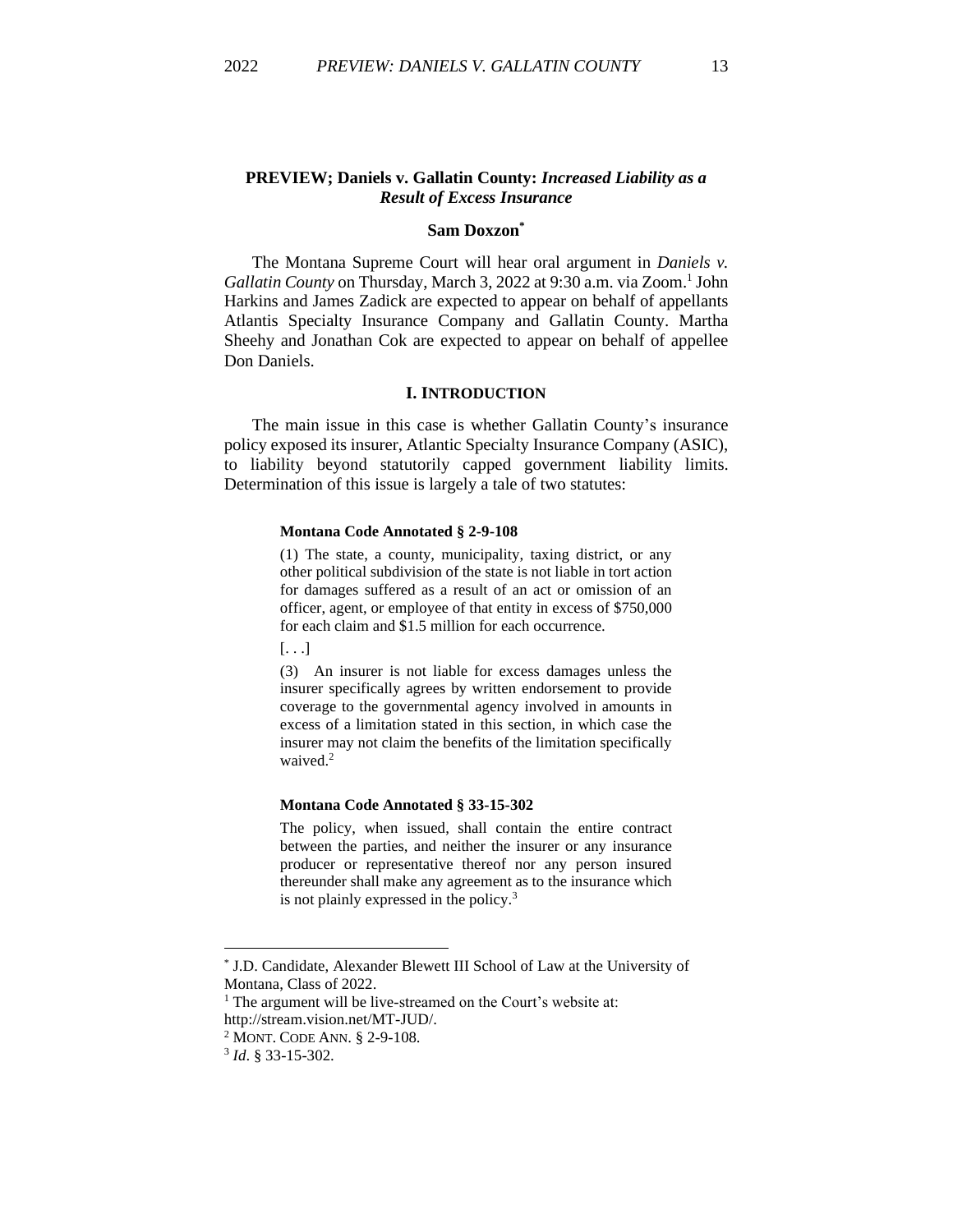Based on these statutes, two key questions present themselves:

- 1) Does § 33-15-302 preclude ASIC from relying on the liability limitations in § 2-9-108(1) because ASIC's policy with Gallatin County never invokes  $\S$  2-9-108(1), its language, or its  $$750,000$ liability limit?
- 2) Does ASIC's inclusion of excess coverage in Gallatin County's policy constitute a "specific agreement by written endorsement" such that ASIC waived the statutory cap in accordance with § 2-9-108(3)?

### **II. FACTUAL AND PROCEDURAL BACKGROUND**

On January 12, 2017, a Gallatin County snowplow operator ran a stop sign and collided with Sarah Daniels's vehicle.<sup>4</sup> Daniels was severely injured in the collision and now suffers from life-long debilitating injuries. <sup>5</sup> Don Daniels, as conservator of Sarah's estate, subsequently sued Gallatin County for negligence and sought damages in excess of the \$750,000 statutory cap.<sup>6</sup> Gallatin County has conceded that it is liable for the actions of its employee and that Daniels's damages exceed the \$750,000 statutory cap.<sup>7</sup>

At the time of the collision, Atlantic Specialty Insurance Company ("ASIC") insured Gallatin County under Policy Number 791000853-0001 (the "Policy"). <sup>8</sup> According to the Policy, Gallatin County was insured for up to \$1,500,000 for automobile accidents.<sup>9</sup> Additionally, the Policy provided "Excess Liability Coverage" up to \$5,000,000 on top of the automobile liability coverage.<sup>10</sup> At no point does the Policy limit liability to \$750,000 per claim, nor does it ever reference § 2-9-108 or any other statutory liability cap.<sup>11</sup>

To clarify whether the statutory cap limited ASIC's liability in this incident, Daniels filed a motion for partial summary judgment with the Montana Eighteenth Judicial District Court to declare that § 2-9-108(1) did not apply. <sup>12</sup> Upon review, the district court granted Daniels's motion

<sup>4</sup> Appellant's Opening Brief, Tab 5 at 1–2, *Daniels v. Gallatin Cty.*, No. DA-21-

<sup>0321 (</sup>Mont. Oct. 18, 2021), https://perma.cc/2GGH-X3L7.

<sup>5</sup> Appellant's Opening Brief, *supra* note 4, Tab 5 at 3–10.

<sup>6</sup> Appellant's Opening Brief, *supra* note 4, Tab 5 at 11–14.

<sup>7</sup> Appellant's Opening Brief, *supra* note 4, Tab 5 at 2.

<sup>8</sup> Appellant's Opening Brief, *supra* note 4, Tab 2 at 2.

<sup>9</sup> Appellant's Opening Brief, *supra* note 4, Tab 2 at 2.

<sup>10</sup> Appellant's Opening Brief, *supra* note 4, Tab 2 at 2–3.

<sup>11</sup> Appellant's Opening Brief, *supra* note 4, Tab 2 at 2.

<sup>12</sup> Appellant's Opening Brief, *supra* note 4, Tab 2 at 1.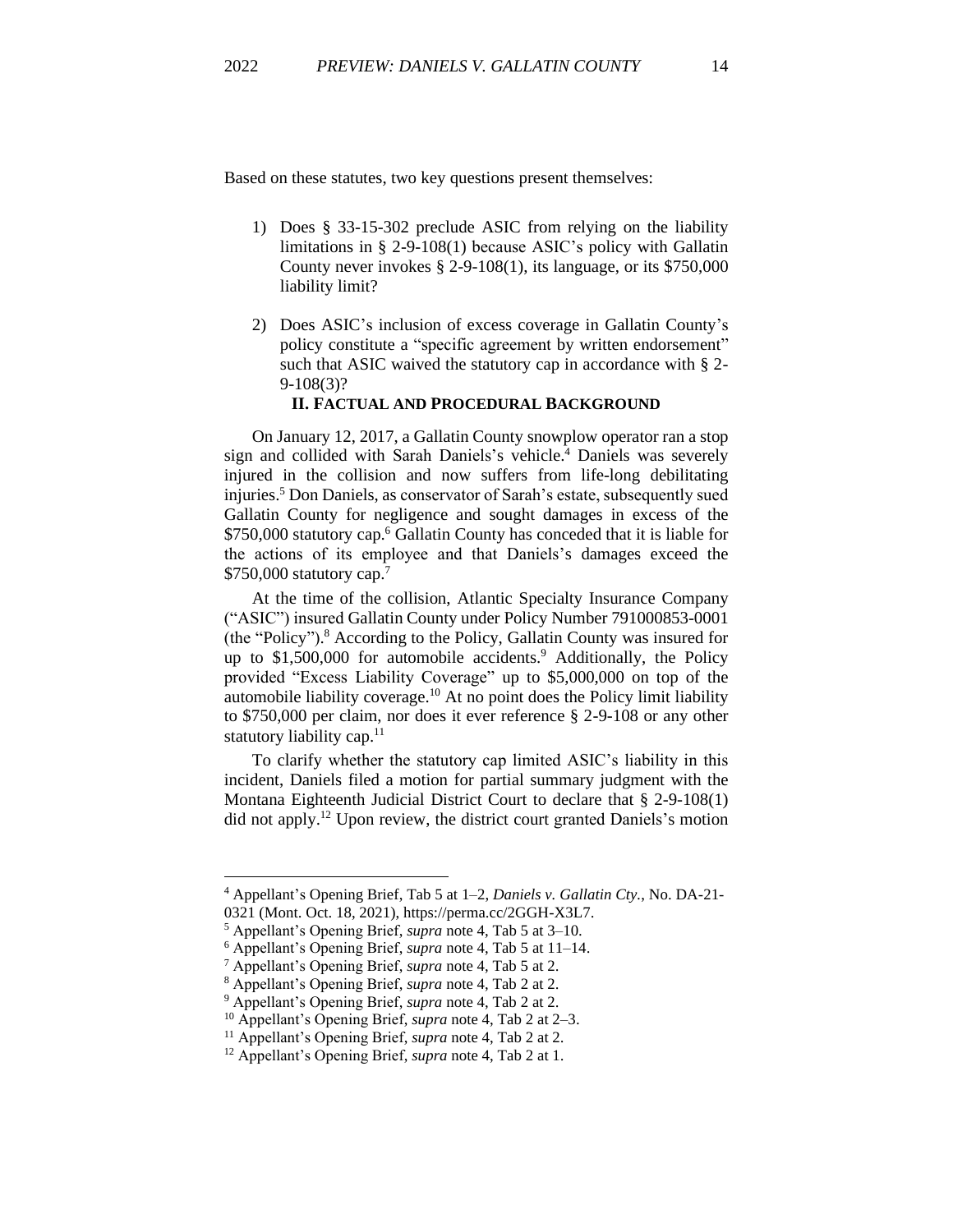and ruled that  $\S 2-9-108(1)$ 's liability cap did not apply.<sup>13</sup> The district court held that: (1) ASIC could not rely on § 2-9-108(1)'s cap because the policy did not reference it; and (2) ASIC's inclusion of "Excess Liability Coverage" up to \$5,000,000 in the Policy constituted a waiver of the  $$750,000$  cap in accordance with § 2-9-108(3).<sup>14</sup> Following a three-day bench trial, the district court subsequently entered judgment against Gallatin County, finding that Daniels is entitled to \$12,410,016.11.<sup>15</sup> ASIC appealed.<sup>16</sup>

#### **III. SUMMARY OF THE ARGUMENTS**

#### *A. Appellee's Arguments*

Daniels offers a two-pronged argument: (1) that § 33-15-302 prevents ASIC from relying on § 2-9-108(1) to limit its liability; and (2) that under § 2-9-108(3), ASIC's voluntary inclusion of optional excess coverage in the Policy constitutes a waiver of the § 2-9-108(1) liability cap. Additionally, Daniels emphasizes that either argument is dispositive.<sup>17</sup>

The crux of Daniels's first argument is that Montana's Insurance Code forbids ASIC from relying on § 2-9-108(1)'s liability cap because the Policy references no aspect of the statute. § 33-15-302 and other parts of Montana's Insurance Code require insurance policies to contain the entirety of the contract between insured and insurer to ensure proper notice for involved parties.<sup>18</sup> Montana courts have also held that insurance policies must be enforced as written—provided their terms are clear.<sup>19</sup> Montana courts, therefore, cannot impute outside language.<sup>20</sup> Consequently, Daniels argues that the Policy cannot be interpreted to include  $\S$  2-9-108(1)'s liability limits because the language of the Policy clearly extends coverage up to \$6.5 million and never references the statute or the  $$750,000$  cap.<sup>21</sup>

The second prong of Daniels's argument asserts that even if ASIC can invoke § 2-9-108, the liability cap is moot because ASIC waived it by providing Gallatin County with excess coverage.<sup>22</sup> According to Daniels, the plain language of  $\S 2-9-108(3)$  establishes the "cause-effect" that when

<sup>20</sup> *Id*.

<sup>13</sup> Appellant's Opening Brief, *supra* note 4, Tab 2 at 10–11.

<sup>14</sup> Appellant's Opening Brief, *supra* note 4, Tab 2 at 11.

<sup>15</sup> Appellant's Opening Brief, *supra* note 4, Tab 7 at 2.

<sup>16</sup> Appellant's Opening Brief, *supra* note 4, at 1.

<sup>17</sup> Appellee's Reply Brief at 37, *Daniels v. Gallatin Cty.*, No. DA-21-0321,

<sup>(</sup>Mont. Oct. 18, 2021), https://perma.cc/WF9U-KVNE.

<sup>18</sup> MONT. CODE ANN. §§ 33-15-302, 33-15-303, 33-15-337.

<sup>19</sup> Steadele v. Colony Ins. Co., 260 P.3d 145, 149 (Mont. 2011); Grimsrud v. Hagel, 119 P.3d 47, 150 (Mont. 2005).

<sup>21</sup> Appellee's Reply Brief, *supra* note 17, at 21–23.

<sup>22</sup> Appellee's Reply Brief, *supra* note 17, at 37.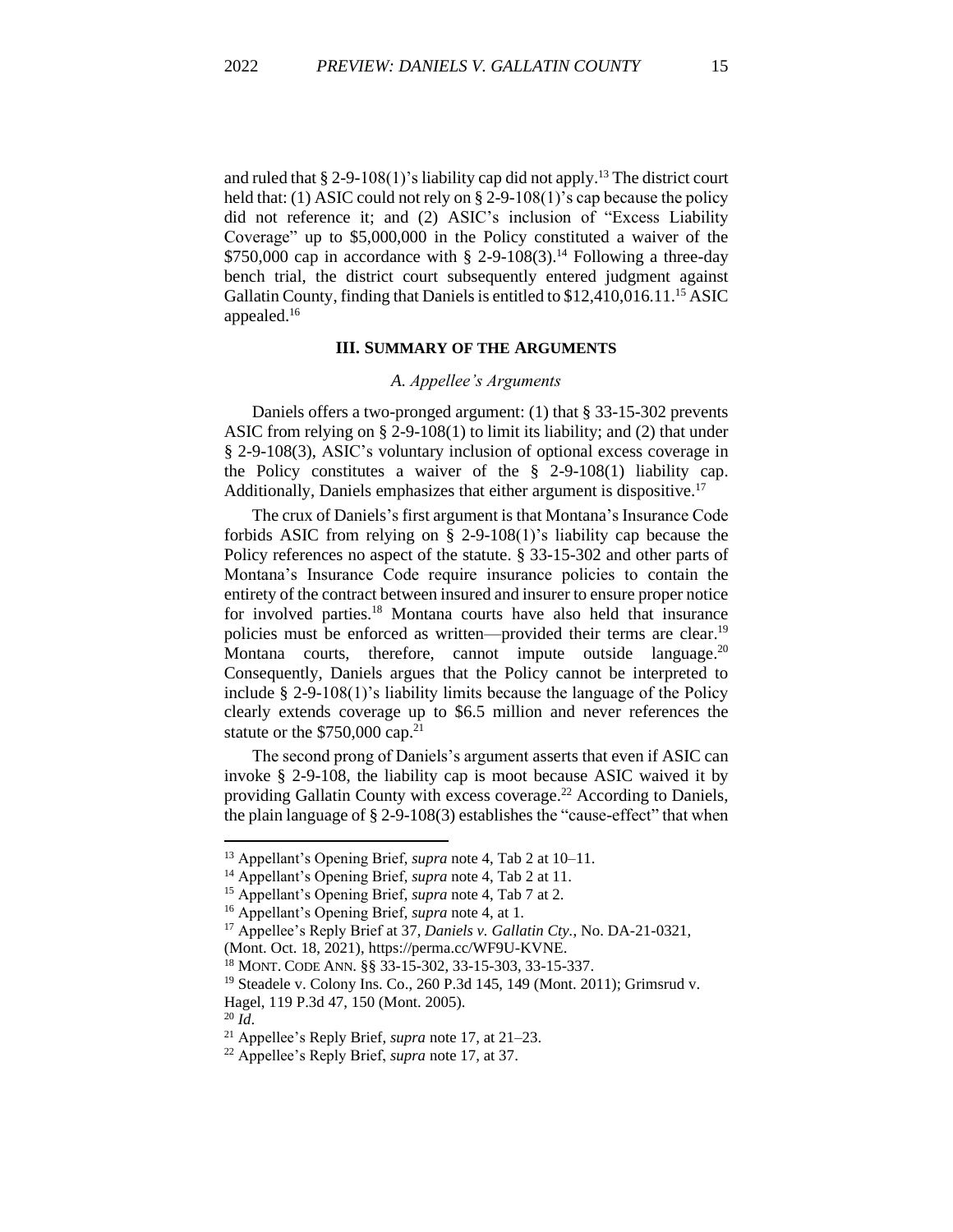an insurer provides a government agency with excess insurance, they waive the protections of § 2-9-108(1).<sup>23</sup> Daniels does not view § 2-9- $108(3)$  as requiring a "specific waiver" of the liability cap.<sup>24</sup>

Instead, Daniels bases their argument on the interpretation that ASIC's inclusion of optional excess coverage constitutes ASIC's specific agreement by written endorsement.<sup>25</sup> Daniels relies on a definition of "endorsement" from ASIC's Brief, defining an endorsement as a "written modification of the coverage of an insurance policy."<sup>26</sup> Using this definition, Daniels reasons that the addition of the optional excess insurance to Gallatin County's policy constitutes an "endorsement;" and, consequently, that ASIC satisfied § 2-9-108(3)'s waiver requirements.<sup>27</sup>

#### *B. Appellant's Arguments*

Following a similar two-prong approach, ASIC begins its argument that it can rely on  $\S 2-9-108(1)$  to limit its liability by observing that under the plain language of the Policy they are only liable for what the county "legally must pay as damages."<sup>28</sup> ASIC concedes that its policy never references § 2-9-108(1),<sup>29</sup> and ASIC also never mentions § 33-15-302 or the Insurance Code in the entirety of its argument.

However, ASIC emphatically argues that the definitional meaning of indemnification means that insurers cannot be held liable for damages that the insured is not obligated to pay.<sup>30</sup> ASIC reasons that because  $\S$  2-9-108(1) specifically limits the amount the County must pay to \$750,000, then ASIC's duty to indemnify the County cannot be construed to provide funds beyond that cap. <sup>31</sup> ASIC invokes *Winter v. State Farm Mutual Automotive Insurance Co.*, <sup>32</sup> to explain that insurers are not liable to the injured party directly; rather, the insured is liable to the injured party, and the insurer simply relieves the insured of the incurred liability.<sup>33</sup> Essentially, because the Policy's indemnification clause limits ASIC's liability to Gallatin County's liability, ASIC's liability is limited by § 2-9- 108(1) regardless of its exclusion from the Policy.

Moving to the second prong, ASIC also takes issue with the district court's finding that ASIC waived the statutory liability cap in accordance

<sup>23</sup> Appellee's Reply Brief, *supra* note 17, at 38.

<sup>24</sup> Appellee's Reply Brief, *supra* note 17, at 47.

<sup>25</sup> Appellee's Reply Brief, *supra* note 17, at 42.

<sup>26</sup> Appellee's Reply Brief, *supra* note 17, at 42.

<sup>27</sup> Appellee's Reply Brief, *supra* note 17, at 43–44.

<sup>28</sup> Appellant's Opening Brief, *supra* note 4, at 12.

<sup>29</sup> Appellant's Opening Brief, *supra* note 4, at 19.

<sup>30</sup> Appellant's Opening Brief, *supra* note 4, at 14–16.

<sup>31</sup> Appellant's Opening Brief, *supra* note 4, at 12–16.

<sup>32</sup> 328 P.3d 665, 670 (Mont. 2014).

<sup>33</sup> *Id*. at 17.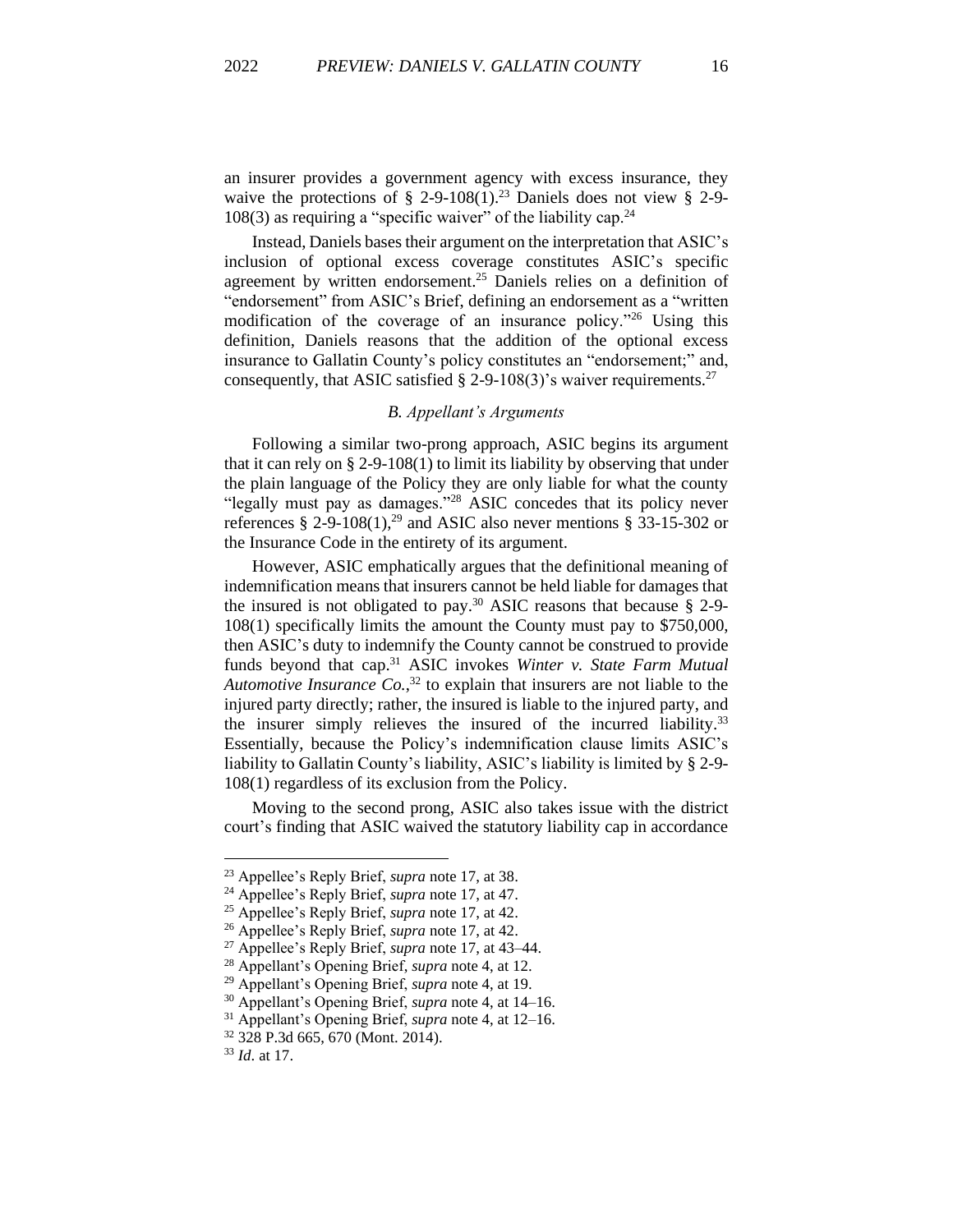with  $\S$  2-9-108(3).<sup>34</sup> ASIC argues that, as the insurer of a government agency, it automatically benefits from § 2-9-108(1)'s liability cap, and that § 2-9-108(3) serves as an "opt-out provision" that requires a "specific agreement by written endorsement" to trigger.<sup>35</sup> Accordingly, ASIC argues that neither the Policy's omission of any reference to § 2-9-108 nor its inclusion of excess coverage beyond the cap, qualify as a "specific agreement by written endorsement."<sup>36</sup> Indeed, ASIC asserts that because the Policy fails to mention § 2-9-108, the Policy cannot be interpreted to *specifically* waive the statute's protections.<sup>37</sup>

Further, ASIC disputes on multiple fronts the district court's finding that ASIC waived § 2-9-108(1)'s protections by insuring Gallatin County above \$750,000. First, ASIC observes that the language of § 2-9-108(3) necessitates that it refers only to insurers who have provided excess coverage; otherwise, there would be no question that the insurer is not liable for damages above \$750,000 because policy itself of cap the liability. <sup>38</sup> Second, ASIC contends that policy limits delineated in an insurance policy do not constitute a "written endorsement."<sup>39</sup> And lastly, ASIC points to the enforcement of similar statutes in other states as evidence that Montana's statute cannot be interpreted such that excess coverage provisions waive the statutory caps because the statute does not explicitly state this, as Idaho's does.<sup>40</sup>

#### **IV. ANALYSIS**

When reviewing both parties' briefs together, there are two main takeaways: (1) the briefs largely talk past each other, and (2) neither party includes convincing legal support for their key arguments. Both arguments are predominantly comprised of either definitional logic or only vaguely supported legal assertions. That said, it is critical to note that both issues are dispositive for ASIC: should the Court agree with Daniels on either point, ASIC will be held liable for the \$12 million judgment. Given this burden, it seems unlikely that ASIC succeeds on appeal despite both its arguments being slightly more robust.

# *A. The Court will likely find that § 2-9-108 is applicable in determining ASIC's liability.*

The dispute over whether ASIC can rely on § 2-9-108 to limit its liability, despite never incorporating the statute's language into the Policy,

<sup>34</sup> *Id*. at 18.

<sup>35</sup> *Id*. at 18.

<sup>36</sup> *Id*. at 18.

<sup>37</sup> *Id*. at 20–21.

<sup>38</sup> *Id*. at 23–24.

<sup>39</sup> *Id*. at 24.

<sup>40</sup> *Id*. at 31–35.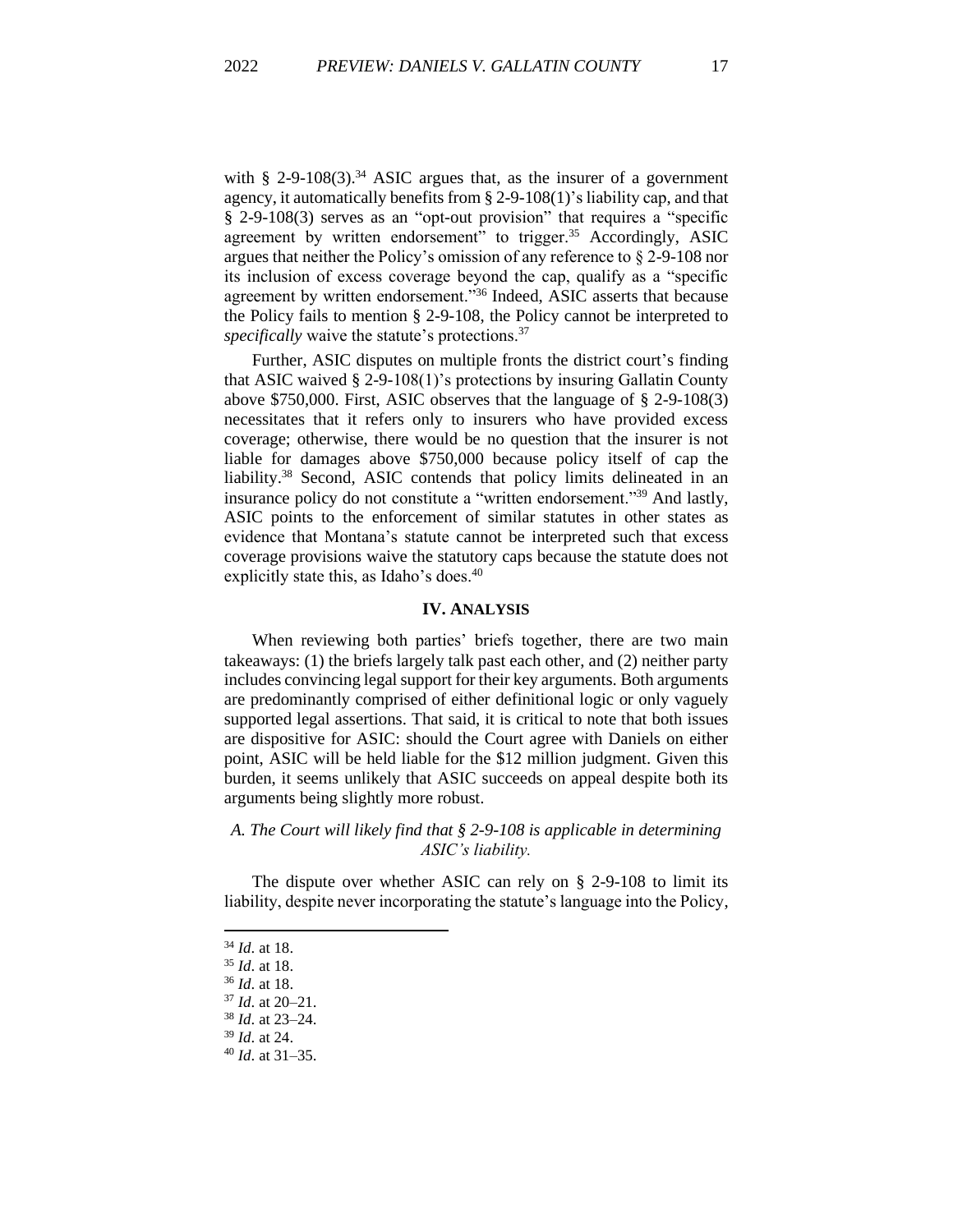depends primarily on how the Policy's indemnification clause is interpreted. As a contract, the language of an insurance policy must govern its interpretation if the language is clear and explicit.<sup>41</sup> An ambiguity exists only if, when taken as a whole, the policy has more than one reasonable interpretation.<sup>42</sup> An ambiguous provision must be construed against the insurer.<sup>43</sup> A mere disagreement over the meaning of a provision, however, does not constitute an ambiguity.<sup>44</sup>

Here, the ASIC's policy with Gallatin County does not contain any ambiguities; the dispute about § 2-9-108's applicability is merely a disagreement over the meaning of the Policy's indemnification clause. As § 33-15-302 requires, an insurance policy must include the entirety of the contract. In the case of the Policy, its indemnification clause states: "[ASIC] will pay all sums [Gallatin County] legally must pay as damages because of bodily injury or property damage to which this insurance applies, caused by an accident and resulting from the ownership, maintenance or use of a covered auto."<sup>45</sup> This provision clearly outlines the degree to which ASIC is obligated to indemnify Gallatin County. Daniels's agreement that "ASIC is legally obligated to pay the judgment entered against the County" evidences the clarity of this provision.<sup>46</sup> Thus, there is no ambiguity about the extent of ASIC's indemnification that the Court could interpret in favor of Daniels.

Instead, the Court must resolve the disagreement between Daniels and ASIC about what amount the County is obligated to pay. This is how ASIC incorporates § 2-9-108's cap into its policy. In accordance with § 33-15- 302 and based on the plain meaning of the Policy's language, the Policy's indemnification clause only allows ASIC to be liable for the amount that Gallatin County legally must pay: an amount that  $\S$  2-9-108(1) caps at \$750,000. ASIC argues, with considerable legal support, that the district court's judgment against Gallatin County is improper because it exceeds the clearly defined statutory limit.<sup>47</sup> And if the judgment entered against the County is conformed to  $\S$  2-9-108(1)'s cap, then Daniels's own reasoning would conclude that ASIC is only liable for \$750,000.

<sup>41</sup> Heggem v. Capitol Indem. Corp., 154 P.3d 1189, 1193 (Mont. 2007) (*citing*  MONT. CODE ANN. § 28-3-401).

<sup>42</sup> *Id*. at 1193.

<sup>43</sup> Leibrand v. Natl. Farmers Union Prop. and Cas. Co., 898 P.2d 1220, 1223 (Mont. 1995).

<sup>44</sup> *Heggem*, 154 P.3d at 1195.

<sup>45</sup> Appellee's Reply Brief, *supra* note 17, at 22 (internal quotations omitted).

<sup>46</sup> Appellee's Reply Brief, *supra* note 17, at 24.

<sup>47</sup> Appellant's Opening Brief, *supra* note 4, at 34–39. (citing Zauflik v.

Pennsbury School District, 104 A.3d 1096 (Pa. 2014); Siebert v. Okun, 485 P.3d 1265 (N.M. 2021)).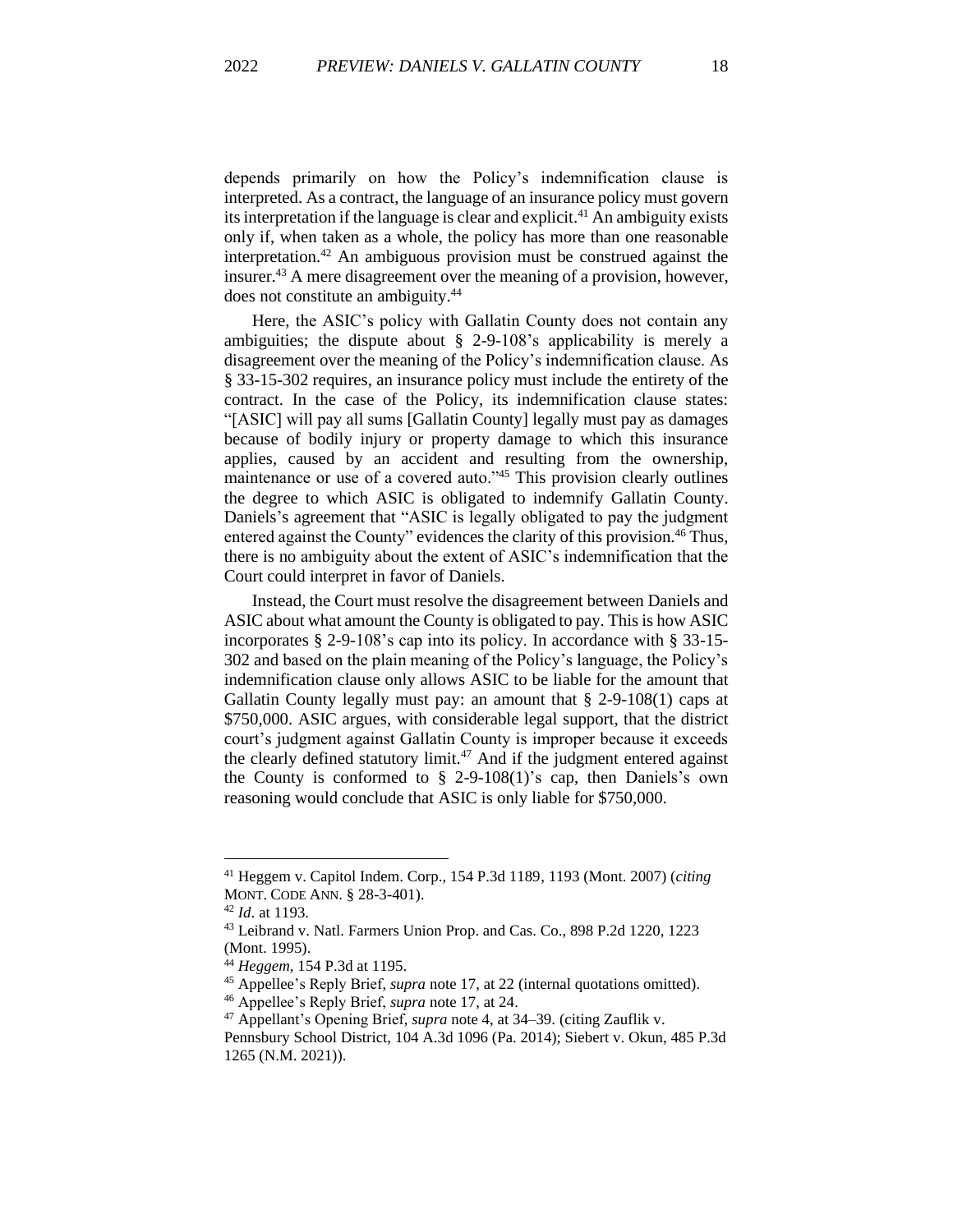Even if the \$12 million judgment is deemed proper, Daniels misses the distinction between the sum of final judgment and the sum of the remedy available against the government. In *Mackin v. State*, a case that Daniels cites, the Montana Supreme Court interpreted a predecessor statute to § 2- 9-108 to determine the implications of its liability cap.<sup>48</sup> The Court held that the effect of the statute was to "limit the remedy available against the state or governmental entity after its liability has been determined by final judgment."<sup>49</sup> A claimant like Daniels can therefore receive a full judgment against the government, but the amount actually paid out is limited to the statutory cap.

# *B. The Court will likely find that ASIC has not waived § 2-9-108(1)'s liability cap.*

As for whether ASIC waived the statutory cap, the plain language of § 2-9-108(3) states that an insurer waives the protections of § 2-9-108(1) only if the insurer "specifically agrees by written endorsement to provide coverage [. . .] in excess of [the cap], in which case the insurer may not claim the benefits on the limitation *specifically waived*." <sup>50</sup> Given this language, ASIC views § 2-9-108(3) as requiring a "specific waiver;" a provision that cannot exist in the Policy because the Policy never references  $\S$  2-9-108.<sup>51</sup> Daniels counterargues that the plain language of the statute does not actually require a specific waiver, and steers the Court towards the generic legal standard for waiver of rights.<sup>52</sup> Neither party offers any legal support for their stances on this stage of interpretation. And without any legal precedent on the specific language of § 2-9-108(3), it is difficult to assess which interpretation is proper.

On the one hand, ASIC did exactly what the statute describes as resulting in a waiver: providing coverage in excess of the cap. On the other hand, if § 2-9-108(3) effectuated a waiver whenever an insurer provided excess coverage, there would be no need for  $\S$  2-9-108(3)'s qualifying language; a policy limit would either exceed \$750,000, thereby waiving the cap, or undercut \$750,000, thereby creating its own ceiling on the insurer's liability. Given the interpretive imperative not to render statutory language pointless,<sup>53</sup> ASIC's position appears sound enough to be decisive.

<sup>48</sup> Mackin v. State, 621 P.2d 477 (Mont. 1980) (interpreting MONT. CODE ANN.

<sup>§ 2-9-104</sup> which contained nearly identical statutory cap language).

<sup>49</sup> *Mackin*, 621 P.2d at 483.

<sup>50</sup> MONT. CODE ANN. § 2-9-108(3) (emphasis added).

<sup>51</sup> Appellant's Opening Brief, *supra* note 4, at 22.

<sup>52</sup> Appellee's Reply Brief, *supra* note 17, at 47.

<sup>53</sup> Groves v. Clark, 920 P.2d 981, 984 (Mont. 1996) (citing MONT. CODE ANN. § 1-2-101).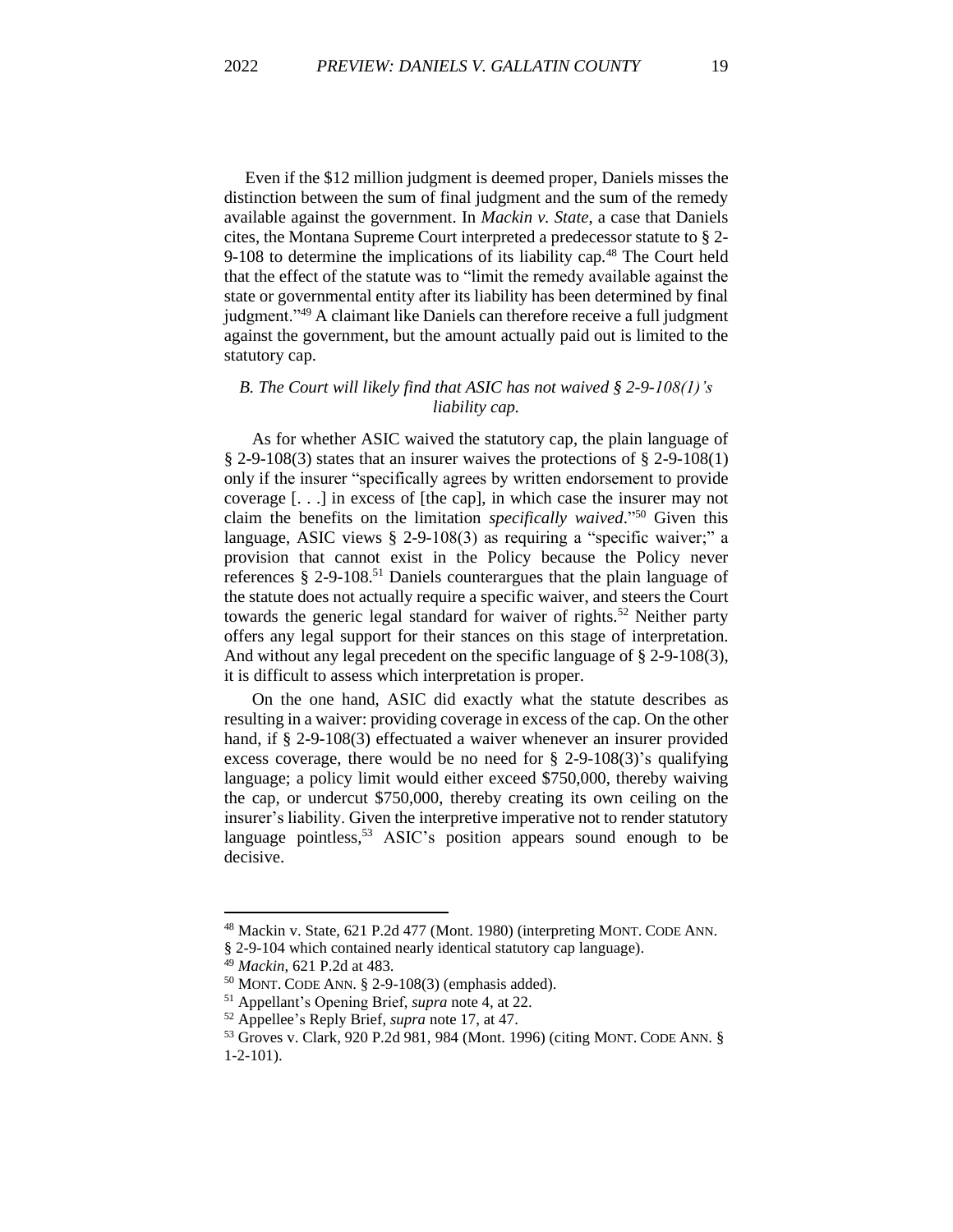Beyond this interpretive issue, the remainder of both parties' arguments are essentially a wash. The strongest aspect of Daniels's argument is their effective characterization of the Policy as a written endorsement; they do not, however, convincingly establish that it qualifies as a "specific agreement."<sup>54</sup> Instead, Daniels replaces this requirement with a different waiver standard requiring only proof that ASIC knew of its right, acted inconsistent with it, and thereby prejudiced Daniels.<sup>55</sup> There is no clear and legally supported explanation of why this different standard should be used in place of § 2-9-108(3)'s language.

Additionally, Daniels routinely cites *Mackin* throughout their argument to contend that the purpose of  $\S$  2-9-108(3) is to allow "a governmental entity to provide a method of recovery in amounts in excess of the caps."<sup>56</sup> But as discussed previously, that was not the conclusion of the Court.<sup>57</sup> Daniels also misappropriates language from  $\S$  2-9-111(5), a statute relating solely to the liability of legislative members, to argue that § 2-9-108(1) should not apply to Gallatin County because government immunity does not apply to auto liability.<sup>58</sup>

Meanwhile, ASIC's venture into incorporating case law from other states is also unconvincing. ASIC relies heavily on *Zauflik v. Pennsbury*  School Dist.<sup>59</sup> but the Pennsylvania statute at issue in that case is considerably different than § 2-9-108. <sup>60</sup> Consequently, the Pennsylvania Supreme Court's holding that an insured's purchase of excess insurance does not waive their statutory liability cap is only somewhat applicable.<sup>61</sup> Further, ASIC's reference to Kansas's and Idaho's statutory equivalents to § 2-9-108 nearly undermines their own argument because both statutes use language very similar to § 2-9-108(3) to explicitly state the issuance of excess insurance constitutes a waiver of their statutory liability cap. 62

#### **V. CONCLUSION**

In *Daniels v. Gallatin County*, the Court has the opportunity to clarify the implications of both § 33-15-302 as it relates to indemnification clauses and § 2-9-108(3) as it relates to its waiver requirement. And, while neither parties' arguments are overly convincing, ASIC's arguments are sounder on both issues and would result in less dramatic interpretive shifts.

<sup>54</sup> Appellee's Reply Brief, *supra* note 17, at 44.

<sup>55</sup> Appellee's Reply Brief, *supra* note 17, at 47 (citing Firestone v. Oasis Telecomm., 38 P.3d 796 (Mont. 2001)).

<sup>56</sup> Appellee's Reply Brief, *supra* note 17, at 46.

<sup>57</sup> *See supra* Part IV(A).

<sup>58</sup> Appellee's Reply Brief, *supra* note 17, at 45.

<sup>59</sup> 104 A.3d 1096.

<sup>60</sup> *See* 42 PA. STAT. AND CONSOL. STAT. ANN. §§ 8542, 8553.

<sup>61</sup> *Zauflik*, 104 A.3d at 44.

 $62$  IDAHO CODE ANN. § 6-926(1); KAN. STAT. ANN. § 75-6111(a).